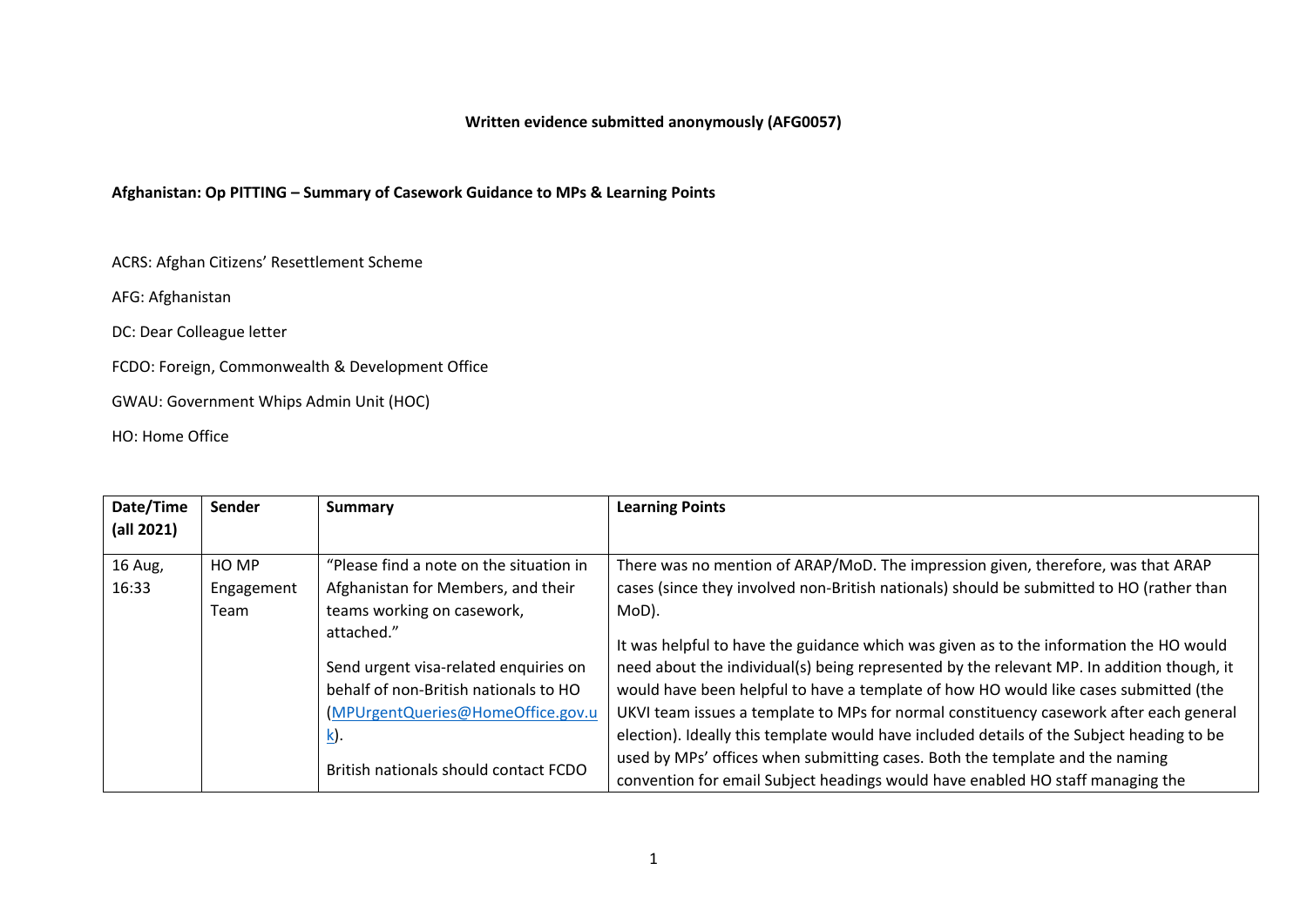|                  |      | directly.                                                                                                                                                                                                                                                                                                                                                                                                                                                                                                      | MPUrgentQueries@HomeOffice.gov.uk inbox to process emails more quickly. It would also<br>have helped MPs' staff as they could have provided the template to constituents raising<br>cases and asked them to populate it with the information required for the cases they were<br>representing.<br>Version control is always good practice but, in fast-moving situations, it is essential so a<br>user can know they are referring to the most up-to-date guidance. The note attached to<br>this email from the HO MP Engagement Team was not dated and bore no version number.<br>Neither did the one issued on 23 Aug (see below).                                                                                                                                                                                                                                                                                                                                                                                                                                                                                                                                                                   |
|------------------|------|----------------------------------------------------------------------------------------------------------------------------------------------------------------------------------------------------------------------------------------------------------------------------------------------------------------------------------------------------------------------------------------------------------------------------------------------------------------------------------------------------------------|--------------------------------------------------------------------------------------------------------------------------------------------------------------------------------------------------------------------------------------------------------------------------------------------------------------------------------------------------------------------------------------------------------------------------------------------------------------------------------------------------------------------------------------------------------------------------------------------------------------------------------------------------------------------------------------------------------------------------------------------------------------------------------------------------------------------------------------------------------------------------------------------------------------------------------------------------------------------------------------------------------------------------------------------------------------------------------------------------------------------------------------------------------------------------------------------------------|
| 17 Aug,<br>20:16 | GWAU | DC from Foreign Secretary.<br>British nationals still in AFG - tel &<br>email contacts provided.<br>AFG nationals eligible under ARAP -<br>cases to be emailed to MoD using<br>localstaff-afghanistan@mod.gov.uk<br>FCDO working to see what assistance<br>can be provided for AFG nationals not<br>entitled under ARAP "but who have<br>supported UK objectives in Afghanistan<br>and make [sic] be at risk as a result.<br>MPs are asked to send any related<br>cases to<br>afghanspecialcases@fcdo.gov.uk." | There was no mention of how the direction given in this DC to send ARAP cases to MoD<br>related to guidance given to MPs on the previous day by the HO MP Engagement Team<br>that urgent visa-related enquiries on behalf of non-British nationals should be sent to the<br>HO. Result: confusion as to whether ARAP cases should go to HO or MoD.<br>The creation of the afghanspecialcases@fcdo.gov.uk email address by the FCDO also<br>created confusion - why were FCDO interposing themselves in a situation involving non-<br>British nationals (who would need immigration clearance to enter the UK, meaning the HO<br>were the natural department to be receiving details of non-British national cases, as stated<br>in the email sent the previous day by their MP Engagement Team)?<br>But, given the afghanspecialcases@fcdo.gov.uk email address had been created, we should<br>at this point have received guidance as to whether cases relating to non-British nationals<br>which we had already submitted to MPUrgentQueries@HomeOffice.gov.uk (based on the<br>guidance given to us previously by the HO) needed to be re-submitted to the new FCDO<br>Special Cases email address. |
| 18 Aug,<br>11:54 | GWAU | Three attachments:<br>1. same DC from Foreign<br>Secretary as sent out on 17<br>Aug by GWAU;                                                                                                                                                                                                                                                                                                                                                                                                                   | The DC from the Home Secretary referenced the Foreign Secretary's DC of 17 Aug but only<br>described the FCDO as dealing with consular support for British nationals - there was no<br>acknowledgement of the existence of the Special Cases category for non-British nationals<br>that the Foreign Secretary had notified to MPs' offices in his DC. This reinforced our<br>confusion as to why FCDO were apparently straying into HO territory, dealing with cases                                                                                                                                                                                                                                                                                                                                                                                                                                                                                                                                                                                                                                                                                                                                   |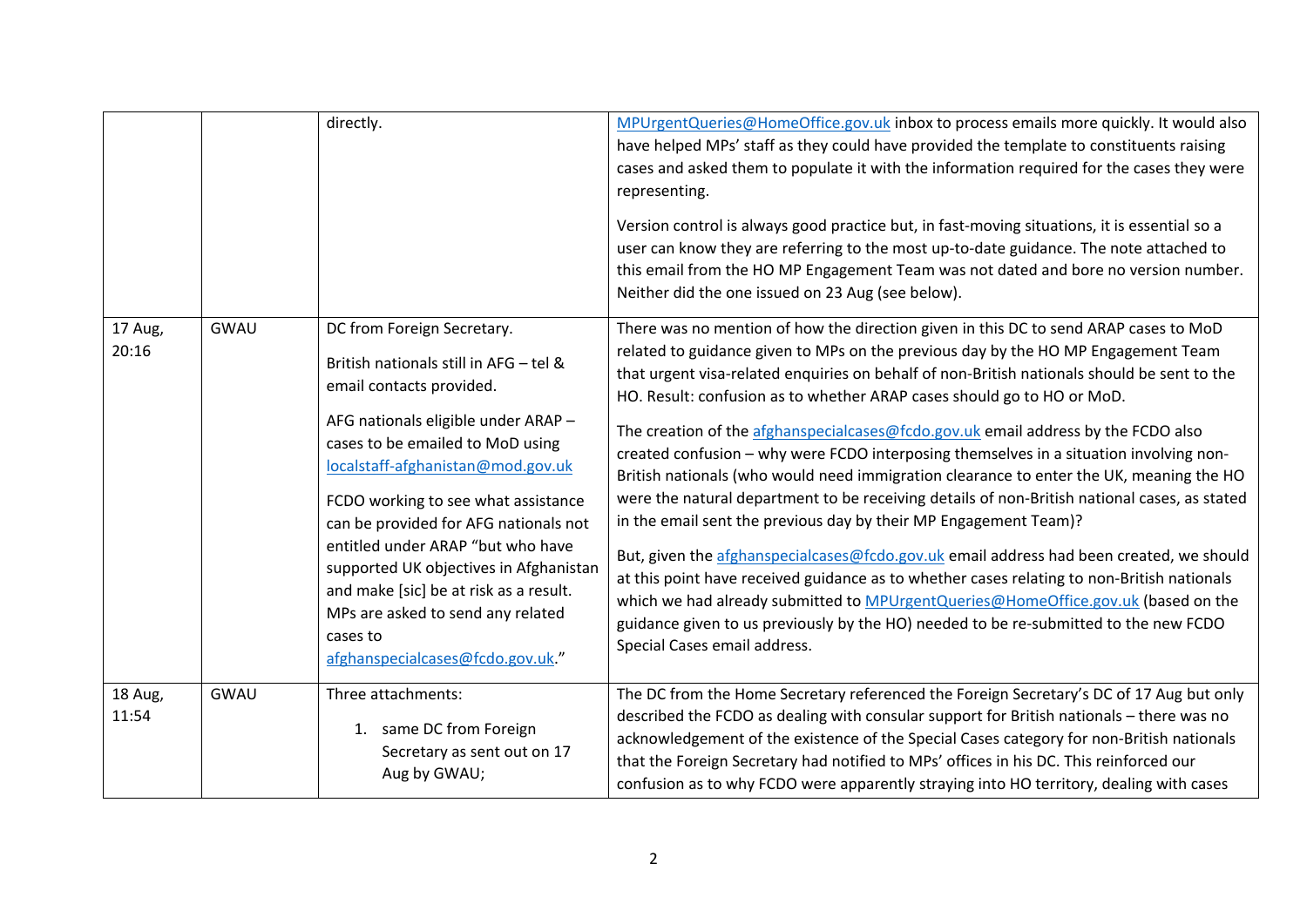|                  |                                                   | DC from Home Secretary<br>2.<br>announcing ACRS;<br>DC from Defence Secretary.<br>3.                                                                                                                                                                                                        | related to non-British nationals. In turn, this added to confusion as to where we should be<br>submitting non-British-national special cases (UrgentQueries@HomeOffice.gov.uk or<br>afghanspecialcases@fcdo.gov.uk).<br>The hyperlink to the ARAP eligibility criteria which was contained in the Defence<br>Secretary's DC did not work. This was not a big deal as the criteria were easy to find but<br>links should really be checked in Dept (and double-checked by GWAU) as a matter of<br>course before a DC is issued.                                                                                                                                                                                                                                                                                                                                                                    |
|------------------|---------------------------------------------------|---------------------------------------------------------------------------------------------------------------------------------------------------------------------------------------------------------------------------------------------------------------------------------------------|---------------------------------------------------------------------------------------------------------------------------------------------------------------------------------------------------------------------------------------------------------------------------------------------------------------------------------------------------------------------------------------------------------------------------------------------------------------------------------------------------------------------------------------------------------------------------------------------------------------------------------------------------------------------------------------------------------------------------------------------------------------------------------------------------------------------------------------------------------------------------------------------------|
| 21 Aug,<br>15:38 | PPS to FCDO<br>Ministers (Joy<br>Morrissey<br>MP) | "Please find below contact information<br>for urgent casework relating to the<br>current situation in Afghanistan."<br>The email directed cases relating to<br>AFG nationals to HO - no mention of<br>the FCDO special cases category.<br>First suggestion that we should copy in<br>a PPS. | The email did not mention the afghanspecialcases@fcdo.gov.uk email address or the<br>Special Cases category at all, thereby suggesting to us that it might have been withdrawn<br>from use (our view by this point was that HO had probably told FCDO that they should not<br>be dealing with cases relating to non-British nationals - that opinion had been voiced to<br>me by a member of the HO MP Engagement Team during a phone call I had with them).<br>Was the suggestion to cc PPS not likely to lead to unhelpful duplication, draining finite and<br>stretched resource?                                                                                                                                                                                                                                                                                                              |
| 23 Aug,<br>21:32 | HO MP<br>Engagement<br>Team                       | First confirmation that HO would not<br>be able to provide updates on<br>individual cases.<br>A summary of where to direct cases<br>relating to British nationals (FCDO) and<br>non-British nationals (HO).                                                                                 | This letter strongly reinforced our perception that the FCDO Special Cases route had been<br>withdrawn (meaning that all cases for non-British nationals should be sent to HO) because<br>it did not mention the FCDO Special Cases email address and it stated:<br>"We [HO] are processing requests for assistance from the UK as quickly as possible,<br>and then passing eligible cases to Foreign, Commonwealth and Development<br>Office and Ministry of Defence colleagues " (my emphasis in bold).<br>"For urgent representations on behalf of non-British nationals then Members'<br>offices can continue to mark them as such and send to<br>MPUrgentQueries@HomeOffice.govuk  We are prioritising  current or former<br>Chevening Scholars journalists  civil society groups for womens' rights  Afghan<br>government officials  employees of charities, humanitarian organisations and |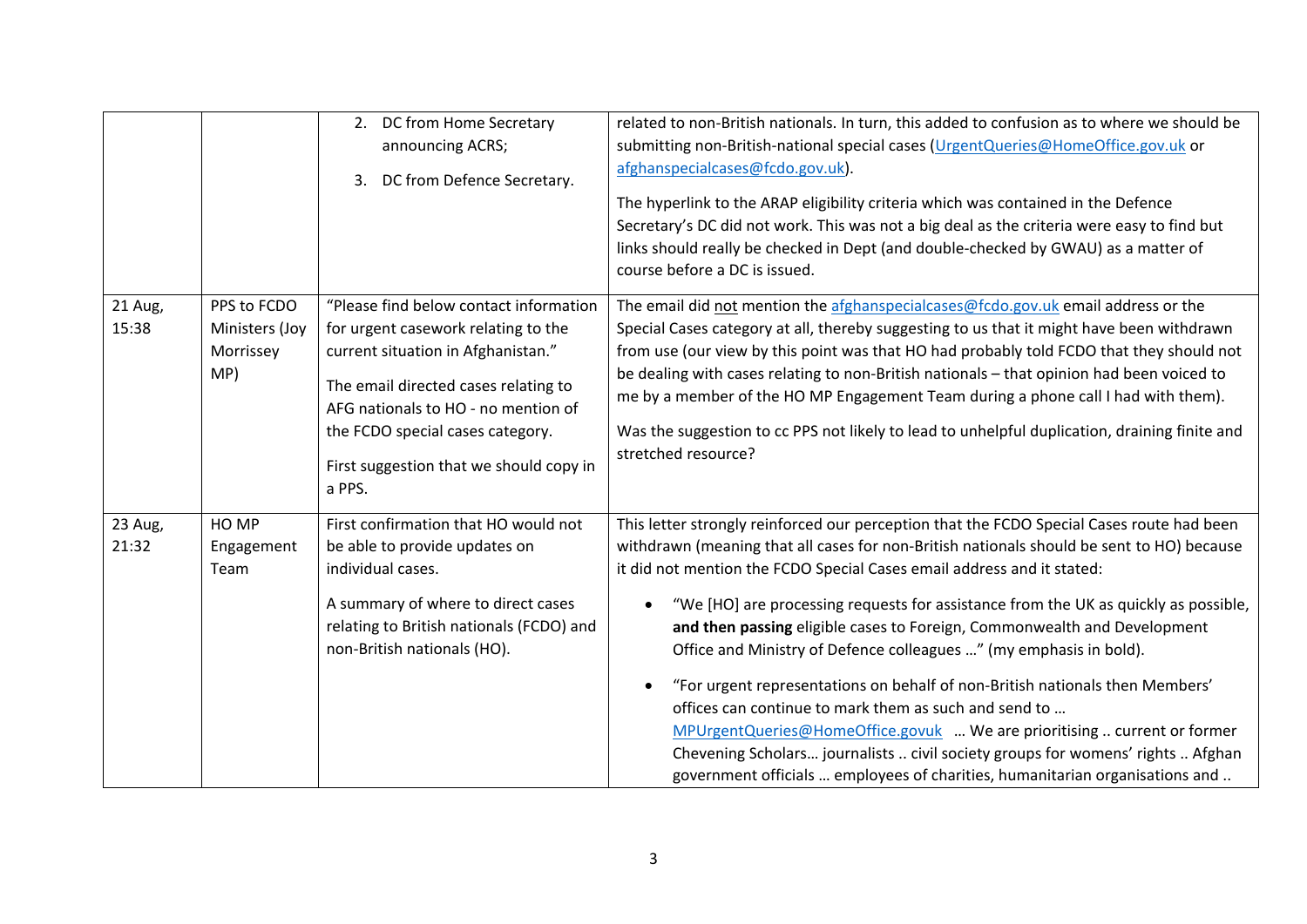|                  |                                                                 |                                                                                                                                                                                                                                                                            | NGOs"                                                                                                                                                                                                                                                                                                                                                                                                                                                                                                                                                                                                                                                      |
|------------------|-----------------------------------------------------------------|----------------------------------------------------------------------------------------------------------------------------------------------------------------------------------------------------------------------------------------------------------------------------|------------------------------------------------------------------------------------------------------------------------------------------------------------------------------------------------------------------------------------------------------------------------------------------------------------------------------------------------------------------------------------------------------------------------------------------------------------------------------------------------------------------------------------------------------------------------------------------------------------------------------------------------------------|
|                  |                                                                 |                                                                                                                                                                                                                                                                            | As with HO's first communication to MPs on 16 August, the letter attachment to the email                                                                                                                                                                                                                                                                                                                                                                                                                                                                                                                                                                   |
|                  |                                                                 |                                                                                                                                                                                                                                                                            | had no date or version number.                                                                                                                                                                                                                                                                                                                                                                                                                                                                                                                                                                                                                             |
| 24 Aug,<br>09:53 | PPS to Home<br>Office<br><b>Ministers</b><br>(Paul Homes<br>MP) | Duplicate of previous item.<br>This email contained the first direction<br>(as opposed to suggestion - see Joy<br>Morrissey email dated 21 Aug) that we<br>should cc a PPS.                                                                                                | Was the instruction to cc PPS not likely to lead to unhelpful duplication?                                                                                                                                                                                                                                                                                                                                                                                                                                                                                                                                                                                 |
| 24 Aug,<br>12:04 | PPS to FCDO<br>Ministers                                        | Attaching update from Lord Ahmad of<br>Wimbledon including "the most up to<br>date contacts for casework involving<br>evacuations from Afghanistan."                                                                                                                       | This letter resurrected the idea that the afghanspecialcases@fcdo.gov.uk email address<br>remained in operation (even though, as noted above, it had not been mentioned in the 21<br>Aug email from Foreign Secretary's PPS or the updates given by HO on 23 & 24 Aug, all of<br>which had asked for cases relating to non-British nationals to be sent to HO).<br>MoD email address given for ARAP cases was incorrect (stated to be<br>localstaffafghanistan@mod.gov.uk rather than localstaff-afghanistan@mod.gov.uk).<br>FCDO email addresses seemed to be out of date but were hopefully still operational<br>(@fco.gov.uk rather than @fcdo.gov.uk). |
| 24 Aug,<br>16:48 | GWAU                                                            | Joint FCDO/HO/MoD DC letter. It<br>included the same table giving a<br>summary of communications routes as<br>had been contained in letter sent<br>earlier the same day by PPS on behalf<br>of Lord Ahmad (but with the MoD<br>email address for ARAP cases<br>corrected). | This was the first communication we received which demonstrated that HO recognised<br>FCDO were operating a Special Cases category/inbox for some non-British nationals. This<br>letter was, therefore, a contradiction of the update issued to MPs less than 24 hours<br>earlier by HO which had advised that urgent cases relating to non-British nationals should<br>be submitted to it. We were once again back to thinking the FCDO were operating a Special<br>Cases category for non-British nationals.<br>Again, FCDO email addresses seemed to be out of date (@fco.gov.uk rather than<br>@fcdo.gov.uk).                                          |